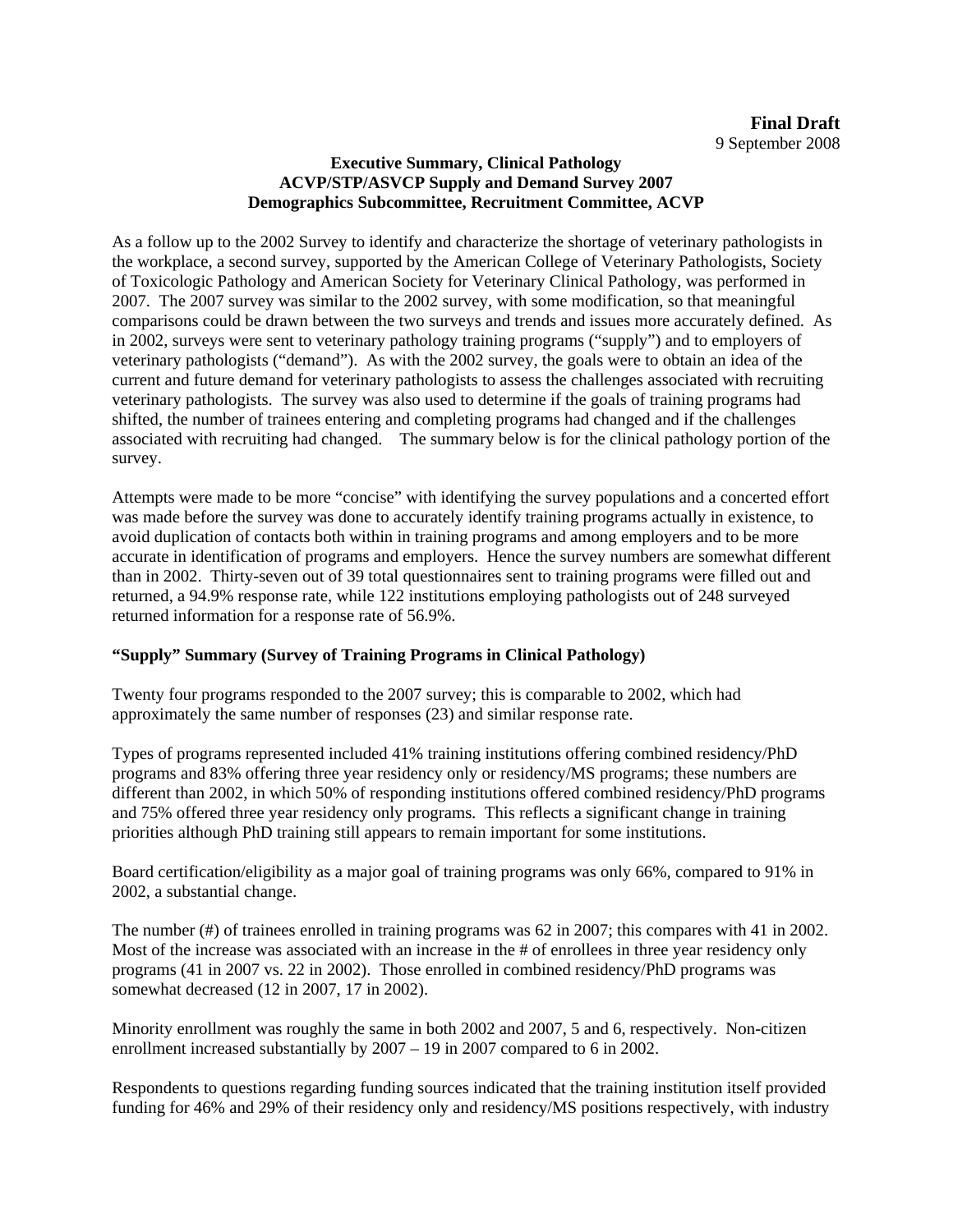sources funding 13% residency only and 8% residency/MS. The home state provided 0% residency only and 4% residency/MS while the federal government provided funding for 0% of residency and residency/MS programs. With regards to combined residency/PhD programs, institutions themselves provided support for 17%, the home state for 8%, the federal government for 4% and Industry for 4% of these types of programs. These types of data were not collected in the 2002 survey, so no comparisons or assessments of changes can be made.

Changes in # of enrollment positions since 2002 were 15 positions gained, 0 lost, for a net gain of 15; most of these new positions were funded by Industry (9) and a few by the institution (3).

With regards to the perceived adequacy of positions to meet the service and teaching needs of the program, 18% replied that there were too few positions (50% in 2002), 82% thought that the # of positions was just right (50% in 2002) and 0% replied that there were too many positions (0% in 2002). This is a substantial improvement in perceptions.

Difficulties with recruiting seem to have eased somewhat since 2002, with 57% responding that it was not very or not at all difficult to recruit candidates (compared to 36% in 2002).

Barriers to recruiting have changed to some extent since 2002. In 2007 the top four barriers listed by respondents were low stipends at 70%, debt at 60%, competition from other specialties at 50%, lack of desire for PhD training at 50% and program location and other at 30%. This is compared to 2002 in which competition from other specialties was 71%, debt at 64%, low stipends at 57%, length of program at 35% and program location at 29%. *Primary* barriers to recruiting were "other" and low stipends (each listed by 33% of respondents) and program length, debt and disinterest in pursuing a PhD (each listed by 11%).

Factors limiting # of positions were funding for residencies (listed by 92% of respondents), numbers of faculty (42%), funding for PhDs (25%), # of applicants (8%) and other (17%). This is a different pattern in some respects from 2002; although 95% that year listed funding for residencies as a limiting factor and 47% listed faculty numbers as limiting; however, 16% in 2002 listed # applicants as a limiting factor, 37% listed PhD funding, and 10% listed other factors. As for the *primary* factor limiting positions, funding for residencies was still the primary factor although not listed by as many (58% in 2007 compared to 85% in 2002). Other primary limiting factors that differed substantially between 2002 and 2007 were "other" factors (21% in 2007 vs. 0% in 2002) and # of faculty, a factor that increased in 2007 (16% vs. 5% in 2002).

A slight increase in the number of applicants per position was noted in the 2007 survey. According to respondents there was an average of 5.3 applicants/open position, with 22% of the positions having >7 applicants; this is similar to 2002, where there were 5.1 applicants/position and only 19% reporting >7 applicants/position.

A trend toward more qualified applicants over the past five years was also noted, with 26% reporting an increase in the # qualified applicants, 74% the same and 0% fewer. This is in contrast to 2002, where 17% reported having an increase in # qualified applicants over a five year period, 50% reported the same and 17% reported fewer.

Numbers of graduates from training programs over the past five years has increased since the 2002 survey, with a total of 67 candidates reported as graduates (3.4/program) in comparison to 55 graduates over a five year period in 2002 (2.9/program).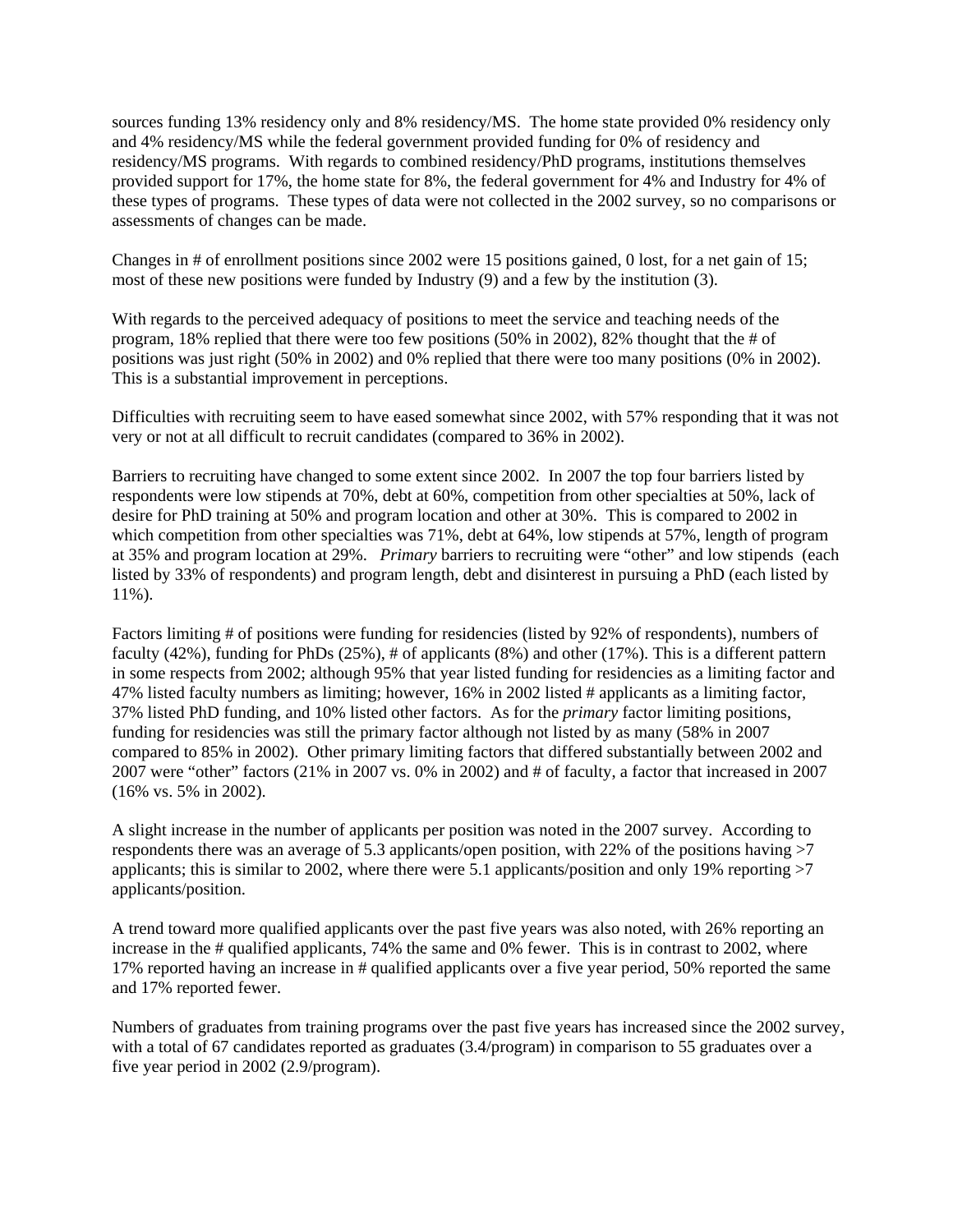Placement of graduates over the past five years increased in some areas, and decreased in others. Increases were noted for Academia (35 in 2007 vs. 24 in 2002) and private labs (22 vs. 14); Industry (Pharma) placed fewer graduates (5 vs. 8), while self employed decreased (1 vs. 5).

## **"Demand" Summary (Survey of Employers of Veterinary Pathologists)**

Sixty employers employed clinical pathologists out of the 114 surveyed (52.6%). This is roughly the same as that in 2002, in which 59/140 employers surveyed employed clinical pathologists. The average number of pathologists employed by the respondents was 3.24/institution (compared to 2.6 in 2002). The total number of pathologists employed by the respondents was 191, compared to 153 in 2002.

The range of pathologists employed was 1-27, compared to 1-20 in 2002, with 26.3% of respondents employing 1-2 clinical pathologists14%, compared to 66% in 2002, implying that some institutions are employing larger numbers of clinical pathologists.

Open positions at the time of the survey were 15 institutions out of 50 responding (30%) that they had open positions compared to 19/61 (31%) in 2002; the average number of open positions/employer was 1.73 (compared to 1.6 in 2002), and 40% employers had more than open position. Over the past two years 28 out of 51 employers had open positions a somewhat lower percentage (55%) than in 2002  $(64.5\%)$ .

There was a shift "downward" in # qualified applicants per open position in the past two years compared to 2002, with 26% employers reporting 0 qualified applicants per position (7.5% in 2002), 49% reporting 1-2 qualified applicants per position (65% in 2002) and 26% reporting 3+ applicants per position (27.5% in 2002). The number of applicants perceived as qualified compared to five years prior shifted between 2007 and 2002, with 30% responding that there were fewer qualified candidates, 64% responding that there were the same and 6% replying that there were more; in 2002, by contrast, the responses were 46% too few, 45% the same and 9% more.

The average time to fill positions showed a slight trend upward compared to 2002. Only 2% respondents reported that it took <3 months to fill a position (0% in 2002) and 17% reported a 3-6 month time lag compared to 19% in 2002. 48% of employers responded that it took 7-12 months to fill an open position (compared to 56% in 2002) but 22% reported that it took on average 12-18 months to fill positions and another 11% replied that it took >18 months (compared to 13% and 11%, respectively in 2002).

Anticipated job openings reported by respondents averaged 1.8/institution, with 38% anticipating openings in 2008-2009; this resulted in an anticipated 34 total open positions. In 2002, 1.0 openings/institution were anticipated in 2002-2003, with 42.6% having open positions); this resulted in 20 anticipated openings. For 2010-2013, it was anticipated that there would be 1.4 openings/institution (44 total), with 68% institutions having openings; in 2002, by contrast, it was anticipated that there would be 1.2 openings/institution (50 total) in 2004-2007, with 77% institutions having openings.

Openings *due to retirements* were anticipated by respondents to be on average 1.0 openings/institution (6 total) for 2008-2009, with 15% institutions having openings; for 2010-2013, there 1.2 openings/institution (22 total) anticipated, with 44% of employers having openings. This is roughly the same percentage anticipated for 2002-2003 (1.0/ institution, 4 total, 12.5% with openings) and 2004-2007 (1.1/institution, 19, 42% with openings) reported in the 2002 survey.

Minimum requirements for employment appear to have shifted somewhat from 2002. In the 2007 survey, 50.5% of respondents would require residency training and 61% would require ACVP board eligibility while 41% would require ACVP board certification at the time of hiring. Only 25.5% would require a PhD. This is somewhat shifted from the 2002 survey, where 36% required residency training, 67%